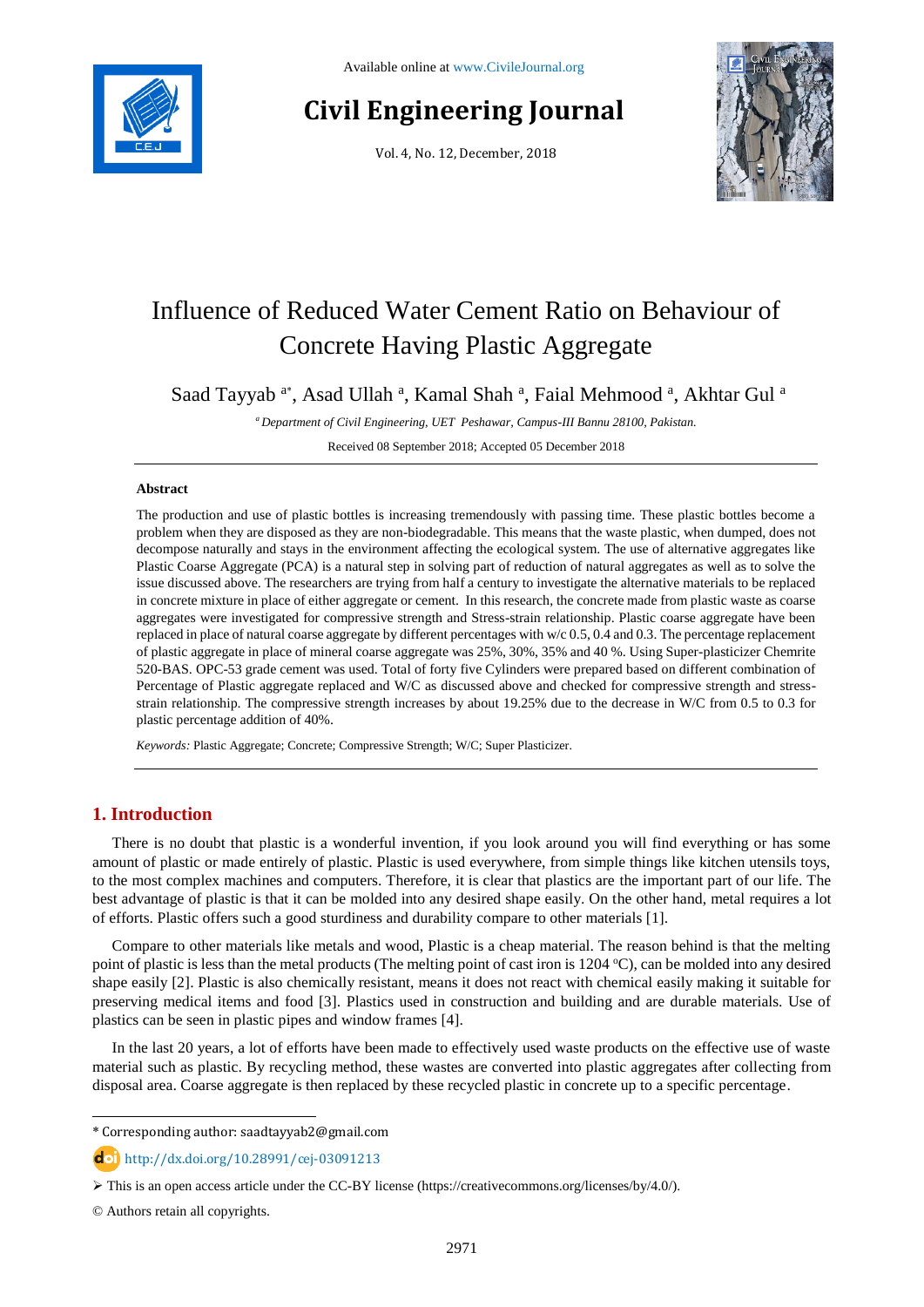Plastic aggregate is having a very low density as compared to minerals aggregate that is why if we replace mineral aggregate with plastic aggregate up to some extent then the resulting product will be lightweight concrete. Consuming waste plastic in concrete up to some percentage make the structures light weight as well as eco-friendly, and can be fruitful in the construction and design of skyscrapers. The main advantage of plastic aggregate over other light weight aggregate is that other light weight aggregates and their preparation processes are too expensive than the plastic aggregate and that's the reason that the researchers are more attracted toward the plastic aggregate than other light weight aggregate. And nowadays technology is so progressive and to achieve strength, durability and resistance to impact, the building materials will be gradually combined with recycled plastic products [5].

Marzouk et al. substitute the fine particles of concrete mix with the PET bottles waste up to some extent and determine the effects produced from this replacement on the hardened concrete in the form of compressive strength and density. They concluded from their research that both the density and strength is decreases by replacing coarse aggregate with PET aggregate more than 50% by volume of fine aggregate [6].

Frigione prepared concrete mix having PET with a W/C of 0.45 and determine the strength in compression and stressstrain curve by comparing with the reference concert mix. The strain value that correspond to maximum value of stress for concrete having PET aggregate was 0.0018 with elastic modulus of 48.1 GPa, while for the reference material the said value were 0.0020 and 41.8 GPa respectively [7].

To evaluate the concrete mechanical properties, Marthong used PET fibers; his research was to investigate the concrete mechanical properties by using fibers with different dimensions and geometries. Replacing 20% of coarse aggregate by plastic aggregate can be incorporated in concrete mixture deprived of any long-term negative effects and with allowable strength development properties. Results from his research showed that by increasing the plastic aggregate more than 20% the strength noticeably decreased and the workability of concrete was effected to a very small extent [8]. Another research work were carried out in 2007 to evaluate the properties of concrete having plastic aggregate. Fine aggregate was replaced with plastic waste for different percentages of 0%, 10%, 15% and 20%. Total of 70 cubes were prepared for compressive strength. The conclusion of these tests stated that by increasing waste plastic in concrete decreases the compressive strength as compare to reference concrete at all curing ages [9]

Pramod et al. partially replaced natural coarse aggregate with industrial plastic wastes from polypropylene (PP) and polyethylene terephthalate (PET). Concrete mixture was prepared with 10%, 20%, 30%, 40% and 50% replacement of plastic aggregate. By conducting tests on the material like normal aggregate, cement and sand and concluded that all the results were in the permitted limit as per codes. By replacing 20% of natural coarse aggregate in the concrete mix with plastic aggregate showed that the strength and other properties were in the permissible limit. According to IS codes the concrete mix having fractional replacement of natural coarse aggregate demonstrate that only 10% it could be satisfy. After 20% replacement of natural coarse aggregates with plastic aggregate in a concrete mix, density of concrete is reduced [10]. Araghi et al. in 2015 stated that the concrete mix having partial PET particles with natural coarse aggregate, shows excellent resistance to the attack of sulfuric acid in sewer pipes and industrial structures [11]. Raju Sharma and Prem Pal Bansal in 2016 determined that the concrete compressive strength decreases by replacing coarse aggregate with plastic aggregate. However, the performance of the concrete having plastic aggregate can improved with the help of suitable mineral admixtures and chemically treated plastic waste like alkaline bleach treatment [12].

Colangelo et al. in 2016 demonstrated that the strength in compression and density of lightweight concrete mixture decreases by increasing plastic aggregates. The decrease in the density of lightweight concrete shows that plastic aggregates are much lighter as compare to natural coarse aggregate [13]. In 2016, another research study reveals that due to the partially replaced recycled plastic aggregate with natural coarse aggregate, the concrete compressive strength was reduced between 40 and 53% as compared to the traditional coarse aggregate concrete [14].

Modern concretes usually have additives, either in the chemical form or mineral form. For the improving the workability of concrete mixture plasticizers and [superplasticizers](https://en.wikipedia.org/wiki/Superplasticizer) are added. Unless the mixture is "starved" of water, by increasing the water amount in the batch, the strength of resulting concrete mix decreases because the strength is inversely proportional to W/C. Less water should be added (except "starving" the mixture) to produce stronger concrete, which makes the batch harsh and less workable, demanding the use of superplasticizers, dispersants or water reducers.

It is advisable to add 1-2% plasticizer by weight of cement is frequently enough. Unwanted segregation of concrete mix will occur by the addition of excessive amount of plasticizer, which is not desirable. Sometimes it might results in retarding effects by the addition of excessive amount of plasticizer but the amount of plasticizer to be used depends on the specific chemical [15].

Therefore, the above reasons endorses the requirement of a study to promote the use of plastic coarse aggregate in high percentages. For which, this research has been planned to explore the compressive strength and stress strain relationship of concrete having higher percentages of plastic aggregate.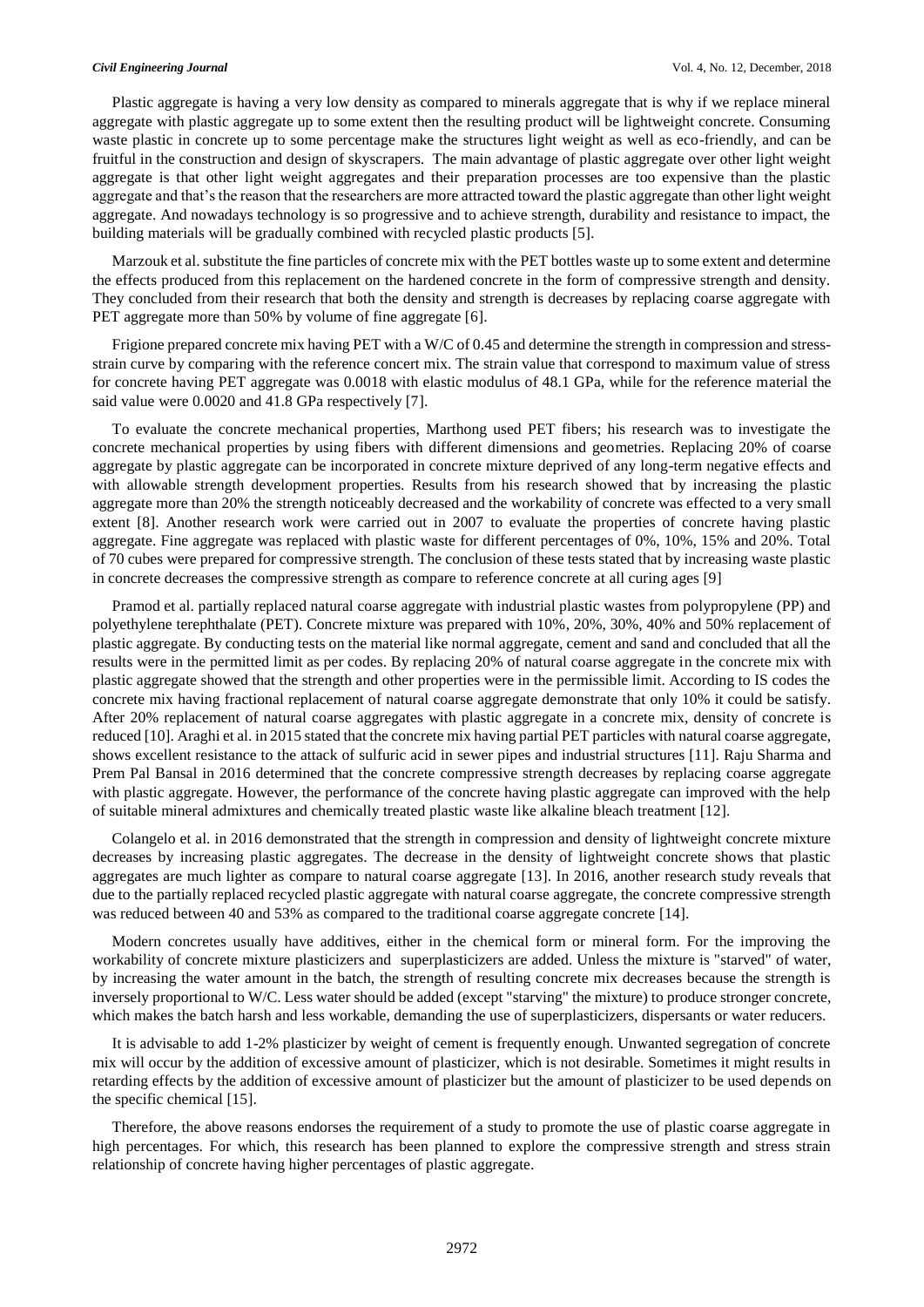## **2. Materials and Methods**

Concrete properties are greatly affected by gradation, surface texture and shape of the aggregates. More shear strength is provided by angular and rough-textured aggregates as compared to rounded shaped aggregates having smooth-texture. According to the standards and specifications of ASTM and BS for material characterization, mandatory tests were performed on utilized aggregates and all the results were within the specified limit. Figure 1 and 2 present gradation curve of coarse and fine aggregate respectively.



**Figure 1. Gradation curve of coarse aggregate**



**Figure 2. Gradation curve of fine aggregate**

Chemrite 520 BA-S as superplasticizer for W/C reduction. From Slum tests, we have defined the percentages of super plasticizer required for each type of concrete mix. Performing three trials for each type of concrete mix the required workability was obtained by adding superplasticizer of 0.75%, 1% and 2.5% for W/C of 0.5, 0.4 and 0.3 by weight of cement respectively as the recommended range for super plasticizer used (Chemrite 520 BA-S) is 0.6-3% by weight of cement. Mix Design for concrete specimen is given below in Table 1.

| <b>Table 1. Mix Design of Concrete</b> |                                                                |                  |                  |  |  |  |  |  |
|----------------------------------------|----------------------------------------------------------------|------------------|------------------|--|--|--|--|--|
| <b>Ratios</b>                          | Cement : Fine Aggregate : Coarse Aggregate : Plastic Aggregate |                  |                  |  |  |  |  |  |
|                                        | $W/C = 0.5$                                                    | $W/C = 0.4$      | $W/C = 0.3$      |  |  |  |  |  |
| $0\%$                                  | 1:2.08:3.20:0.00                                               | 1:1.50:2.56:0.00 | 1:0.92:1.92:0.00 |  |  |  |  |  |
| 25 %                                   | 1.208.240042                                                   | 1:1.50:1.92:0.34 | 1:0.92:1.44:0.25 |  |  |  |  |  |
| 30 %                                   | 1:2.08:2.24:0.51                                               | 1:1.50:1.79:0.41 | 1:0.92:1.34:0.31 |  |  |  |  |  |
| 35 %                                   | 1:2.08:2.08:0.59                                               | 1:1.50:1.66:0.47 | 1:0.92:1.25:0.36 |  |  |  |  |  |
| 40 %                                   | 1:2.08:1.92:0.68                                               | 1:1.50:1.53:0.54 | 1:0.92:1.15:0.41 |  |  |  |  |  |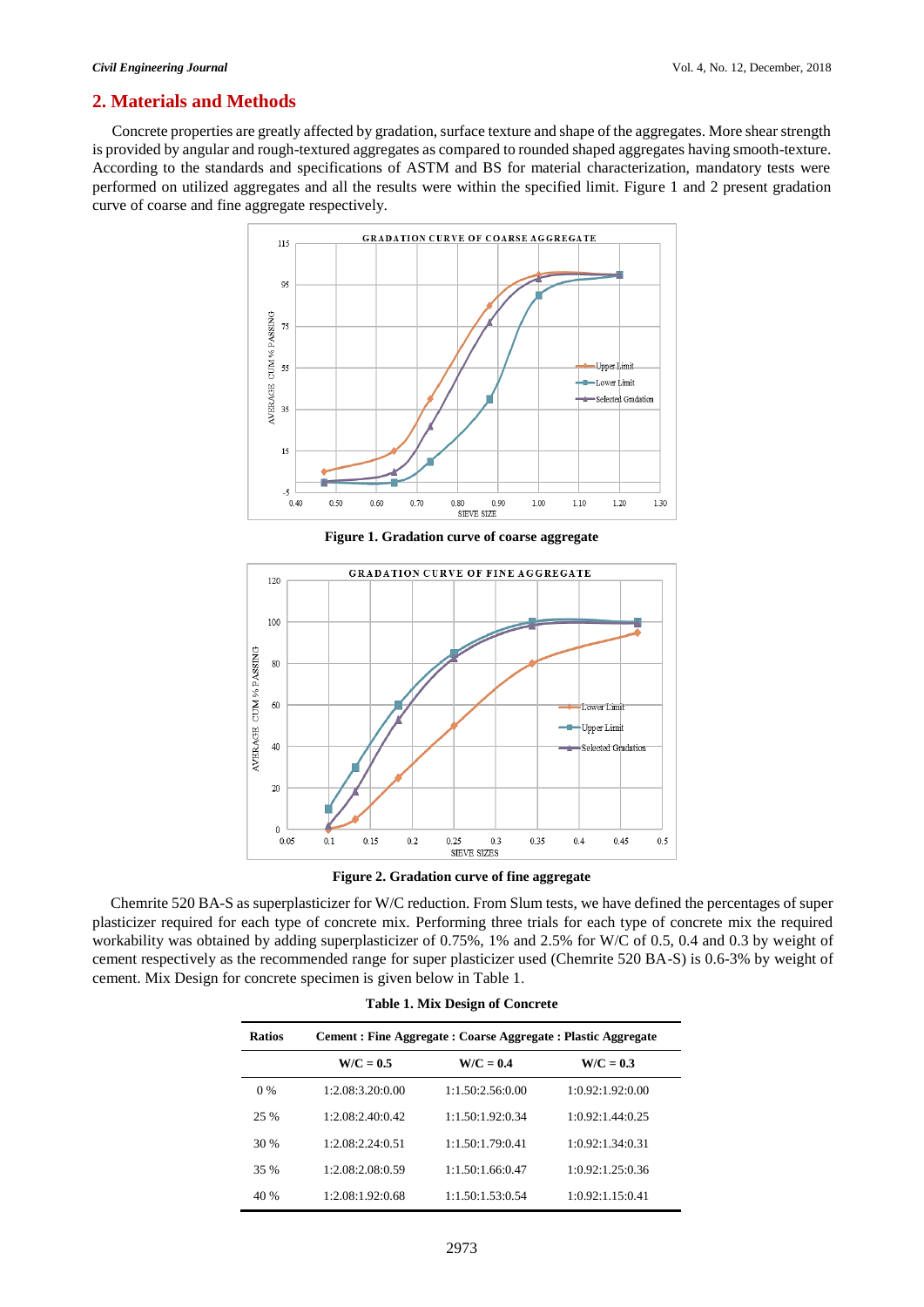For each of the concrete mix based on w/c of 0.3, 0.4, and 0.5 and plastic percentage of 0%, 25%, 30%, 35%, and 40% three concrete cylinders were caste of size 300 mm depth and 150 mm diameter. Thus a total of 45 concrete cylinders were casted and tested after 28 days under compression as per ASTM standard C470/C470M-15 are given in Figure 3 and 4 and Table 2 present the compression test results with comparison in Figure 5. The crack patterns of concrete cylinders having plastic aggregates and normal coarse aggregates are shown in Figure 6 and 7 respectively. And stress strain curves are shown in Figure 8 to 10.





**Figure 3. Curing of concrete cylinders for 28 days Figure 4. Testing of concrete cylinders for compression Test Table 2. Compression Tests Result** 

|                                 | $W/C = 0.5$                      |                                         | $W/C = 0.4$                      |                                         | $W/C = 0.3$                      |                                         |
|---------------------------------|----------------------------------|-----------------------------------------|----------------------------------|-----------------------------------------|----------------------------------|-----------------------------------------|
| <b>Percentage</b><br>of Plastic | <b>Average Strength</b><br>(Psi) | <b>Percent Reduction</b><br>in Strength | <b>Average Strength</b><br>(Psi) | <b>Percent Reduction</b><br>in Strength | <b>Average Strength</b><br>(Psi) | <b>Percent Reduction</b><br>in Strength |
| $\theta$                        | 3935                             | $\mathbf{0}$                            | 5047                             | $\mathbf{0}$                            | 6713                             | $\overline{0}$                          |
| 25                              | 2919                             | 26                                      | 3431                             | 32                                      | 3675                             | 45                                      |
| 30                              | 2797                             | 29                                      | 3137                             | 38                                      | 3556                             | 47                                      |
| 35                              | 2638                             | 33                                      | 2997                             | 41                                      | 3038                             | 55                                      |
| 40                              | 2467                             | 37                                      | 2877                             | 43                                      | 2942                             | 56                                      |



 **Figure 5. Compression Test result for different parentages with variable water cement ratios**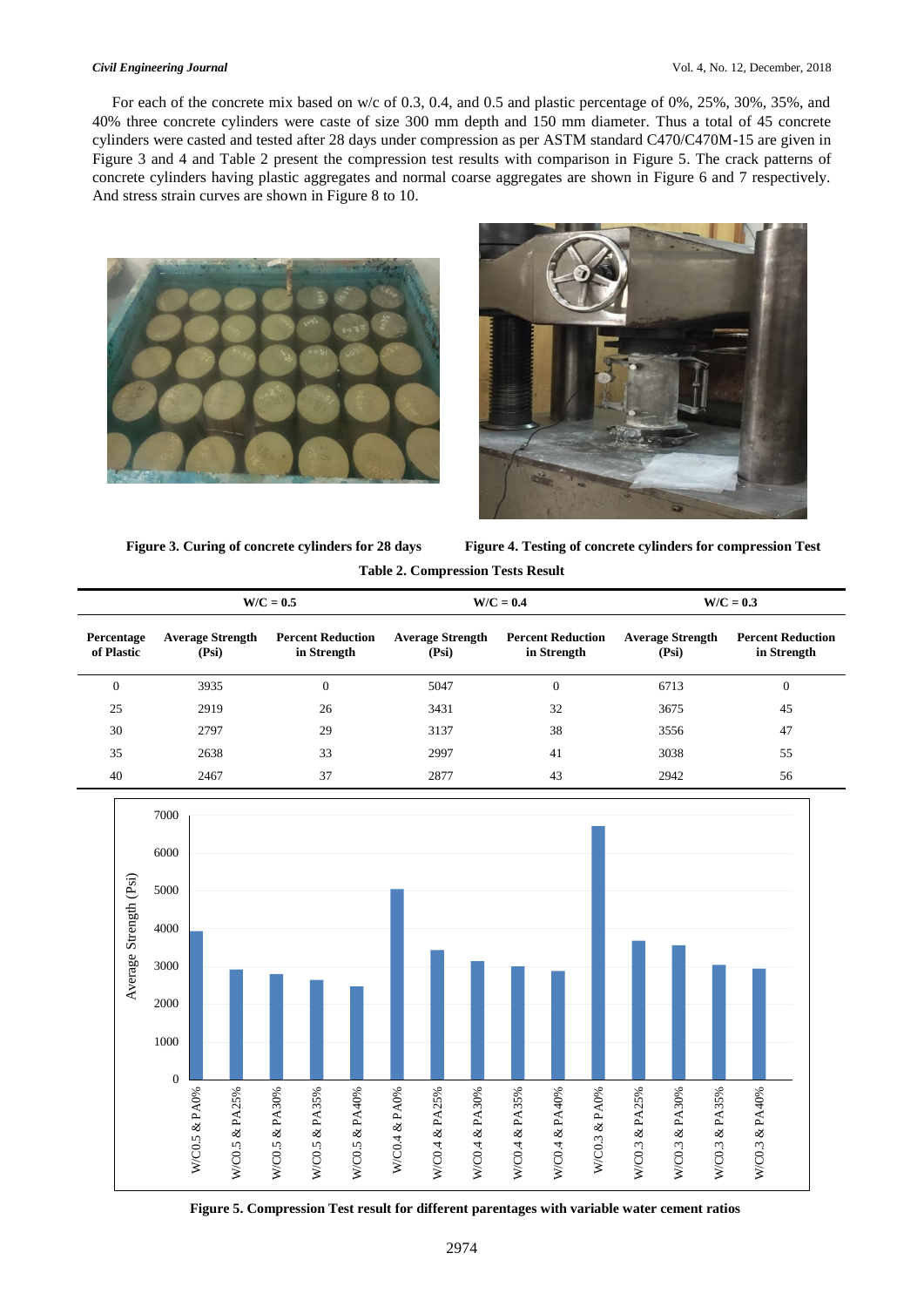



Figure 6. Cracks pattern of plastic aggregate Figure 7. Cracks pattern of normal aggregate

It is clear from the above two figures that the samples having plastic coarse aggregates show less and minor cracks as compared to natural coarse aggregates because these plastic aggregates provide better resistance to the propagation of micro cracks within the matrix.



**Figure 8. Stress Strain Curves for W/C 0.5 and Variable Plastic Percentages**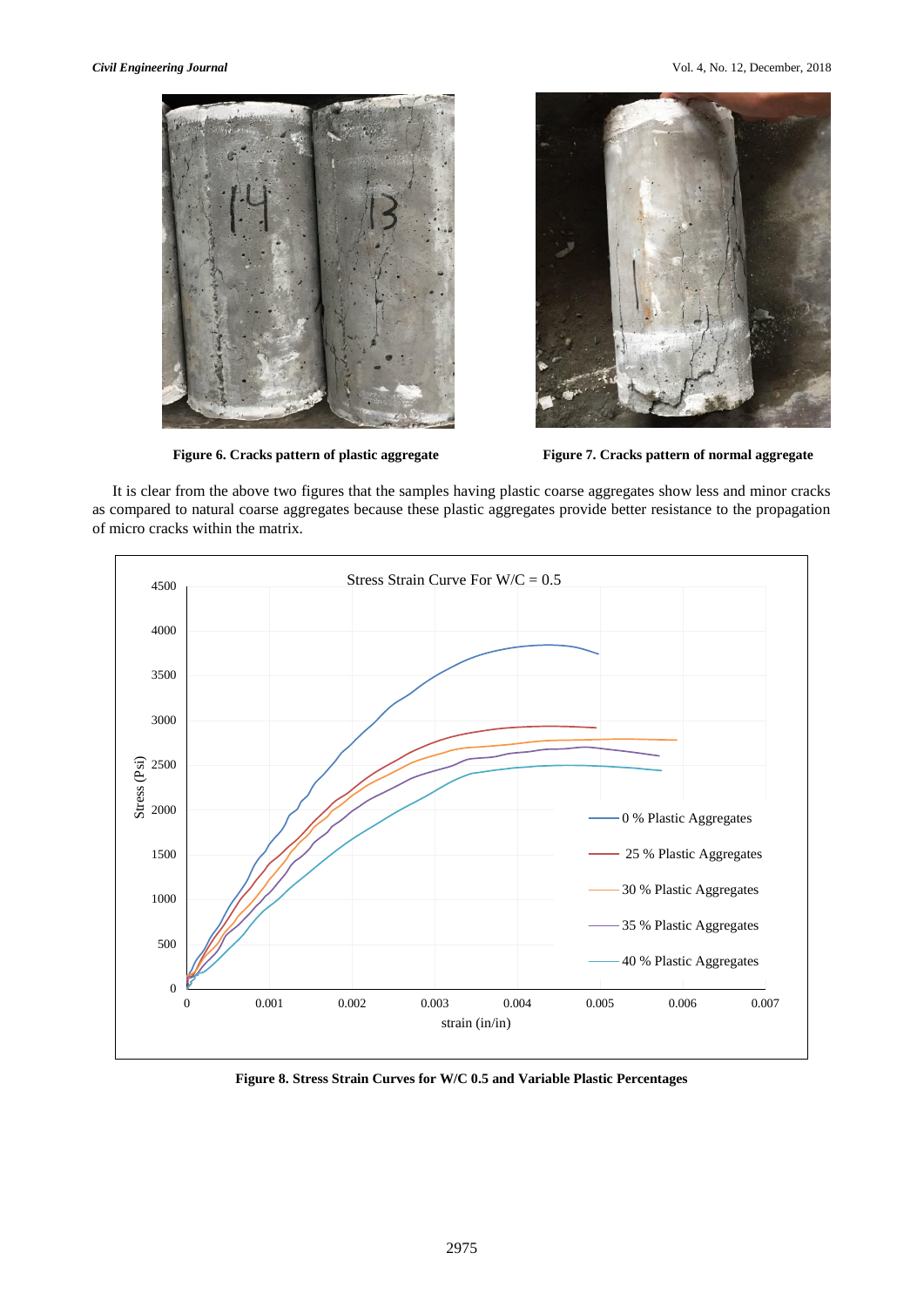





**Figure 10. Stress Strain Curves for W/C 0.3 and Variable Plastic Percentages**